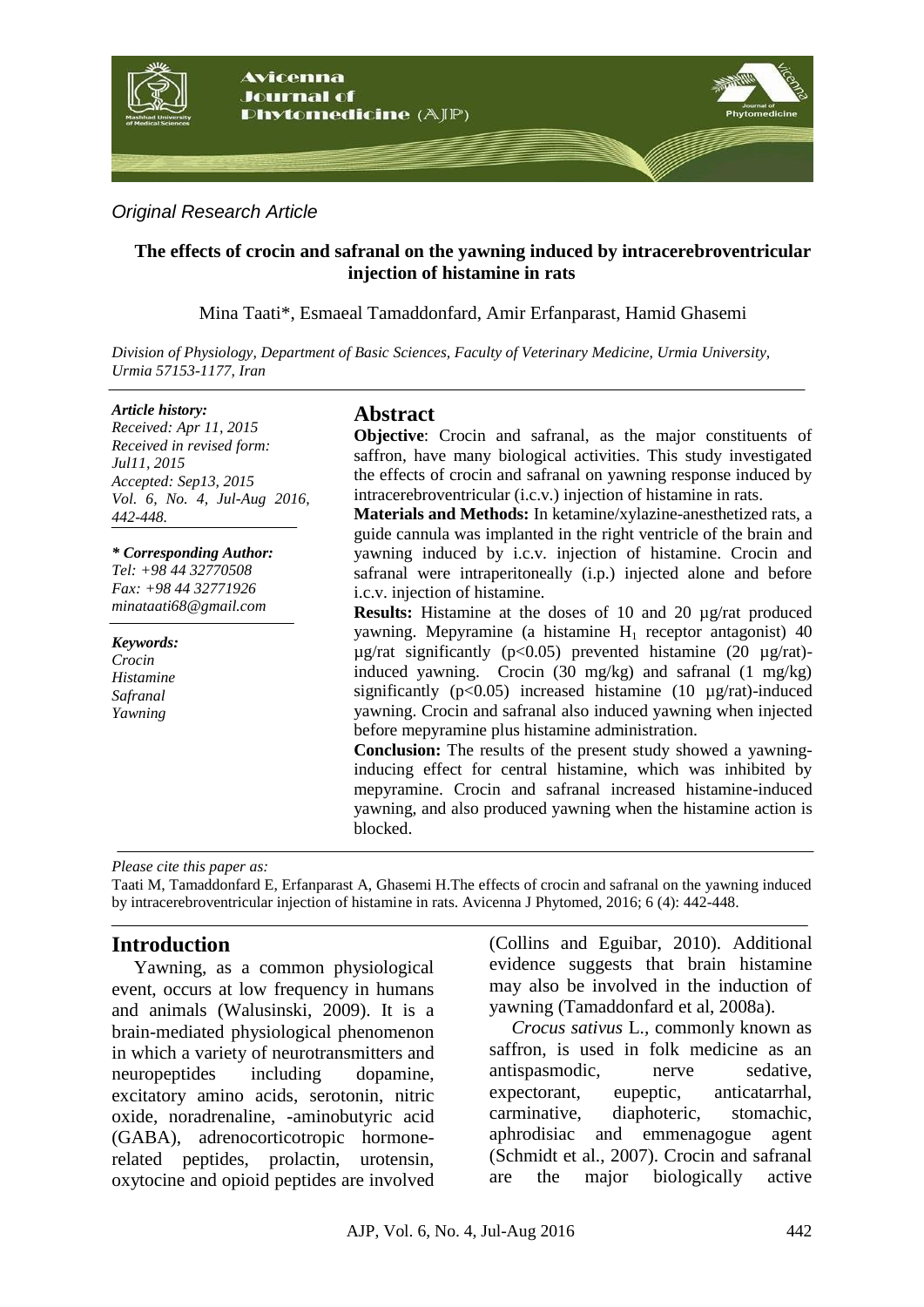components of saffron (Rios et al., 1996). Pharmacological studies have demonstrated antiepileptic, anti-oxidative, anti-inflammatory, neuroprotective, memory improvement and anti-diabetic effects for crocin and safranal (Assimopolou et al., 2005; Nam et al., 2010; Gadrdoost et al., 2011; Boskabady et al., 2012; Tamaddonfard et al., 2012a; Tamaddonfard et al., 2013a, b, c).

Regarding the documents showing that crocin and safranal can influence histamine functions (Boskabady et al., 2012; Tamaddonfard et al., 2012b; Boskabady et al., 2011), the present study was designed to investigate the effects of intraperitoneal (i.p.) injection of crocin and safranal on the yawning induced by intracerebroventricular (i.c.v.) administration of histamine. We also examined yawning response of crocin and safranal after blocking histamine function with mepyramine, a histamine  $H_1$  receptor antagonist.

# **Materials and Methods Animals**

Healthy adult male Wistar rats, weighing 250–280 g, were used in this study. Rats were kept in polyethylene cages with food and water available *ad libitum* in a laboratory with controlled ambient temperature  $(22 \pm 0.5^{\circ}C)$  and under a 12hr-12hr light-dark cycle (lights on 07:00). Experiments were carried out between 13:00 and 16:00. The experiment protocol was approved by the Laboratory Animal Care and Use Center of the Faculty of Veterinary Medicine of Urmia University, Urmia, Iran.

# **Chemicals**

Chemicals used in this study included crocin (Fluka, Germany), safranal, (Sigma-Aldrich, USA), histamine dihydrochloride (Merck, Darmstadt, Germany) and mepyramine maleate (Sigma-Aldrich, USA). Crocin, histamine and mepyramine were dissolved in normal saline. Safranal was dissolved in liquid paraffin (Amin and Hosseinzadeh, 2012; Tamaddonfard et al., 2013c).

# **Treatment groups**

Forty eight rats were used in our experiments. Six rats were injected (i.c.v.) with normal saline and histamine  $(5, 10)$ and 20 µg/rat). Six were injected with mepyramine (40 µg/rat, i.c.v.) and mepyramine (40 µg/rat) plus histamine (20 µg/rat). Six rats were treated with normal saline and crocin  $(7.5, 15 \text{ and } 30 \text{ mg/kg})$ , i.p.). Six rats were injected (i.c.v.) of histamine at a dose of 10 µg/rat after injection of crocin (30 mg/kg, i.p.). Six rats were injected with paraffin and safranal  $(0.25, 0.5, \text{ and } 1 \text{ mg/kg}, \text{ i.p.})$ . Six rats were injected with histamine (10 µg/rat, i.c.v.) after injection of safranal (1 mg/kg, i.p.). To six rats, crocin (30 mg/kg, i.p.) was injected before injection of mepyramine (40 µg/rat, i.c.v.) plus histamine (20 µg/rat, i.c.v.). Safranal at a dose of 1 mg/kg (i.p.) was injected before injection of mepyramine (40 µg/rat, i.c.v.) plus histamine (20 µg/rat, i.c.v.) to six rats. Four-day- elapsed time was considered among injections. Crocin and safranal were injected (i.p.) 20 and 30 min and mepyramine was injected (i.c.v) 5 min before injection (i.c.v.) of histamine.

# **Surgery**

After a 15-day adaptation period, each rat was anesthetized with injection (i.p.) of a mixture of ketamine (100 mg/kg) and xylazine (10 mg/kg) and then, placed in a stereotaxic apparatus (Stoelting, Wood Lane, IL, USA). The scalp was incised, and the bregma was exposed. A 23-gauge, 12-mm stainless-steel guide cannula was inserted in the right lateral ventricle of the brain. The tip of the cannula was aimed at the following coordinates: 0.8 mm posterior to the bregma, 2 mm lateral to the midline and 4 mm below the top of the skull (Paxinos and Watson, 1997; Tamaddonfard et al., 2008b). The cannula was then fixed to the skull using three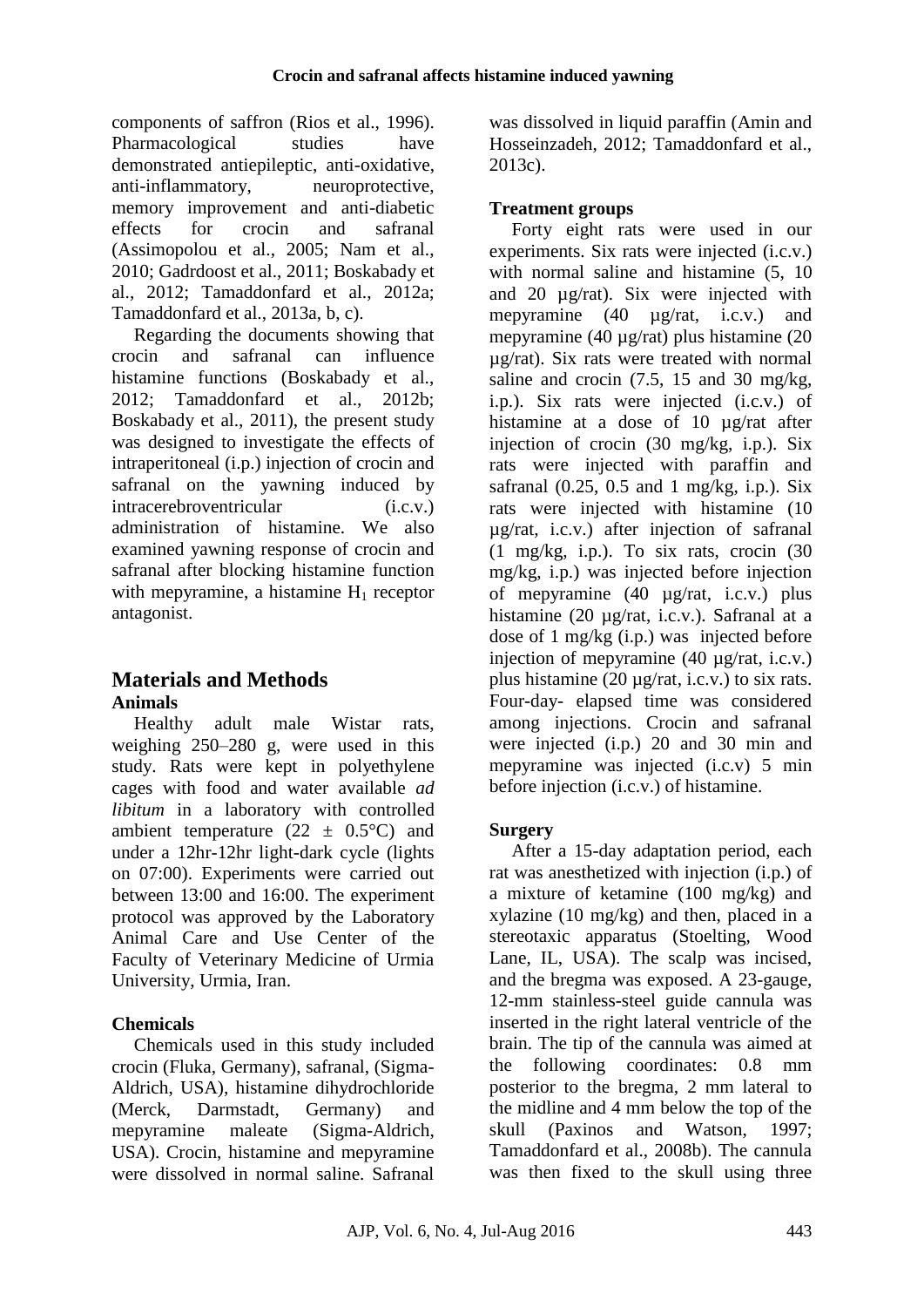screws and dental acrylic. A 12-mm stylet was inserted into the cannula to keep it patent prior to injection. Animals were allowed a 10-day- recovery period before experiments were initiated.

#### **Drug injection**

For i.c.v. injections of histamine and mepyramin, a 28-gauge 12.5-mm injection needle was attached to a 30 cm polyethylene tube fitted to a 5 µl Hamilton syringe. The volume of the chemical solutions to be injected into the lateral ventricle was 2 µl and the injection was done over a period of 60 sec. Normal saline, paraffin, crocin and safranal were injected (i.p.) using a 25-gauge injection needle at a volume of 1 ml/kg.

# **Yawning**

Yawning behavior was defined as a prolonged (more than 1 sec) wide opening of the mouth followed by a rapid closure (Collins, 2005). On the day of testing, rats were placed in clear plastic chambers (30  $\times$  25  $\times$  25 cm) and allowed to habituate to the chamber for a period of 30 min. Injections (i.p. and i.c.v.) were performed at the end of the habituation period, and the number of yawns was counted for a period of 45 min by blinded observers.

# **Cannula placement verification**

During the surgery and before i.c.v. injections, a rise in the cerebrospinal fluid through the cannula was observed. For additional confirmation of the placement of the cannula in the lateral ventricle of the brain, at the end of experiments the rats were injected with 2 µl methylene blue (i.c.v.), deeply anesthetized with a high dose of ether and decapitated. The brains were removed and placed in formaldehyde (10%) solution.

After 24 hr, the brains were sliced into 1 mm slices and the placement of the tip of the cannula and distribution of the dye in the lateral ventricle were visually controlled. Data from four rats with an incorrect placement of the cannula were excluded from the analysis.

### **Statistical analysis**

The data were analyzed using Graph Pad Prism software version 5. Data were analyzed using one-way analysis of variance (ANOVA) and Tukey's tests. All values are expressed as mean ± SEM. Statistical significance was set at  $p<0.05$ .

# **Results**

As shown in Figures 1, 2 and 3, no significant differences were observed in the number of yawns obtained following i.c.v. injection of normal saline  $(1.2 \pm 0.5)$ and i.p. injection of normal saline  $(1 \pm 0.4)$ and paraffin  $(0.8 \pm 0.5)$ .

The number of yawns obtained after i.c.v. injection of normal saline was  $1.2 \pm 1$ 0.5. Also, i.c.v. injection of histamine at a dose of 5 µg/rat produced no significant yawning  $(3.7 \pm 1.1)$ , whereas at doses of 10  $\mu$ g/rat (8.5 ± 1.3) and 20  $\mu$ g/rat (12.7 ± 1.1) histamine produced significant yawning as compared to normal saline. Mepyramine (40µg/rat, i.c.v.) alone produced no significant yawning in comparison with i.c.v. injection of normal saline, whereas pretreatment with mepyramine (40 µg/rat) before histamine (20  $\mu$ g/rat) significantly (p<0.05) prevented histamine-induced yawning (Figure 1).

The number of yawns obtained after i.p. injection of normal saline and crocin at doses of 7.5, 15 and 30 mg/kg were  $1 \pm$ 0.4,  $1.2 \pm 0.7$ ,  $1.5 \pm 0.7$  and  $1.8 \pm 0.8$ , respectively (Figure 2). No significant differences were observed among normal saline and crocin treated rats. Prior i.p. injection of crocin at a dose of 30 mg/kg significantly  $(p<0.05)$  increased the number of yawns induced by i.c.v. injection of histamine 10 µg/rat (Figure 2).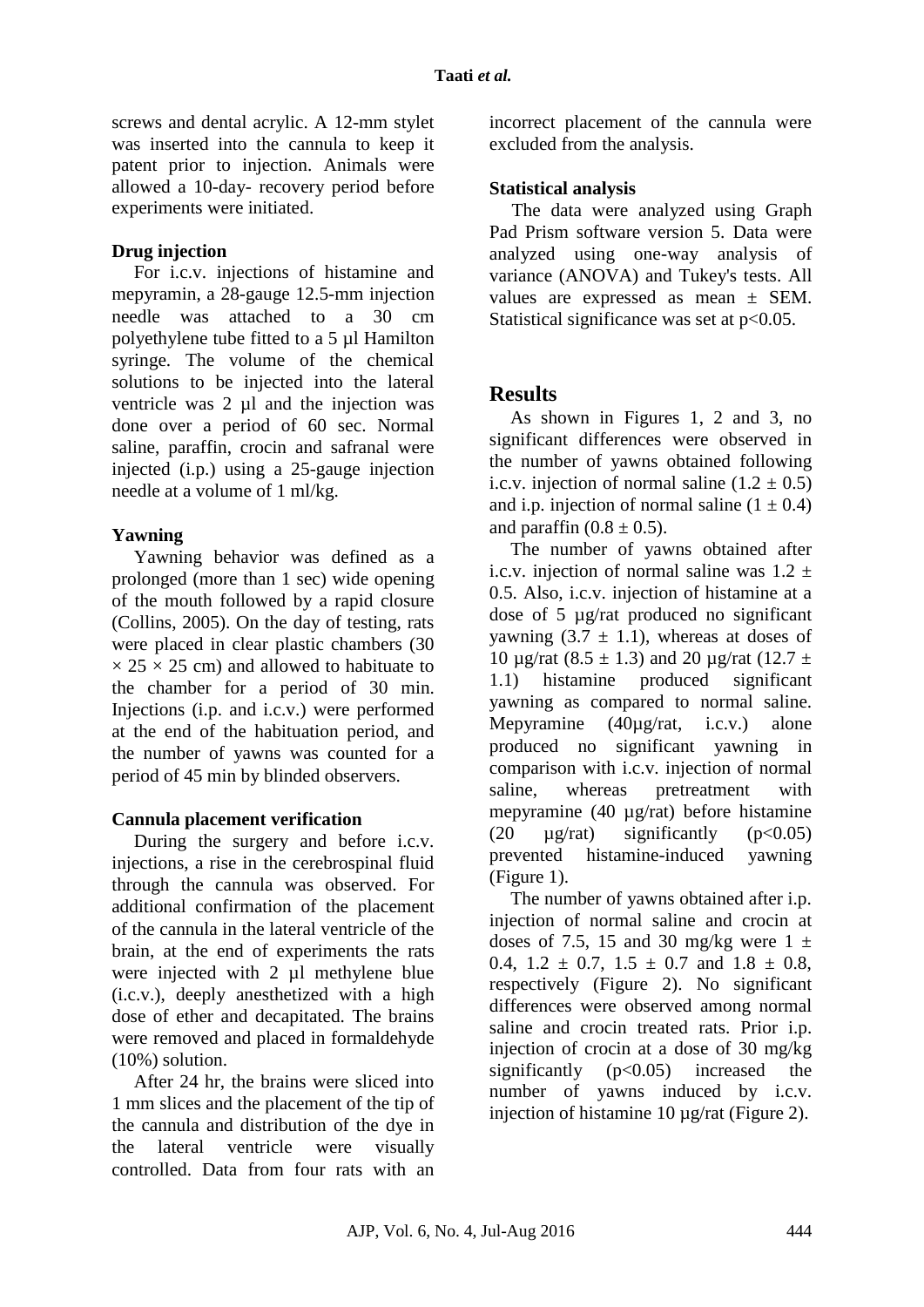

Figure 1. Yawning response after intracerebroventricular (i.c.v.) injection of normal saline, histamine, mepyramine and mepyramine before histamine. Values are expressed as mean ± SEM ( $n = 6$ ).  $*$  indicates a significant difference  $(p<0.05)$  as compared to normal saline. <sup>†</sup> indicates a significant difference  $(p<0.05)$  as compared to histamine  $(20 \mu g)$ .



Figure 2. Yawning response after intraperitoneal (i.p.) injection of normal saline and crocin and intracerebroventricular (i.c.v.) injection of histamine and i.p. injection of crocin before i.c.v injection of histamine. \* indicates a significant difference ( $p<0.05$ ) as compared to normal saline.<sup>†</sup> indicates a significant difference  $(p<0.05)$  as compared to histamine (10  $\mu$ g).

The number of yawns obtained after i.p. injection of paraffin and safranal at doses of 0.25, 0.5 and 1 mg/kg were  $0.8 \pm 0.5$ ,  $1.5 \pm 0.7$ ,  $1.7 \pm 0.8$  and  $2.2 \pm 1$ , respectively (Figure 2). No significant differences were observed among paraffin and safranal treated rats. Prior i.p. injection of safranal at a dose of 1 mg/kg significantly  $(p<0.05)$  increased the number of yawns induced by i.c.v. injection of 10 µg/rat of histamine (Figure 3).



Figure 3. Yawning response after intraperitoneal (i.p.) injection of paraffin and safranal and intracerebroventricular (i.c.v.) injection of histamine and i.p. injection of safranal before i.c.v injection of histamine. \* indicates a significant difference ( $p<0.05$ ) as compared to normal saline. † indicates a significant difference  $(p<0.05)$  as compared to histamine (10 µg).

We observed that i.p. injection of crocin at a dose of 30 mg/kg before i.c.v. injection of mepyramine (40 µg/kg) plus histamine (20 µg/kg) produced yawning (Figure 4). The same result was obtained when safranal (1 mg/kg, i.p.) was injected before i.c.v. injection of 40 µg/kg mepyramine plus 20 µg/kg histamine (Figure 4).



Figure 4. Yawning response after intraperitoneal (i.p.) injection of crocin and safranal before intracerebroventricular (i.c.v.) injection of mepyramine plus histamine. Values are expressed as means  $\pm$  SEM (n = 6).  $\ddagger$  indicates a significant difference  $(p<0.05)$  as compared to mepyramine plus histamine.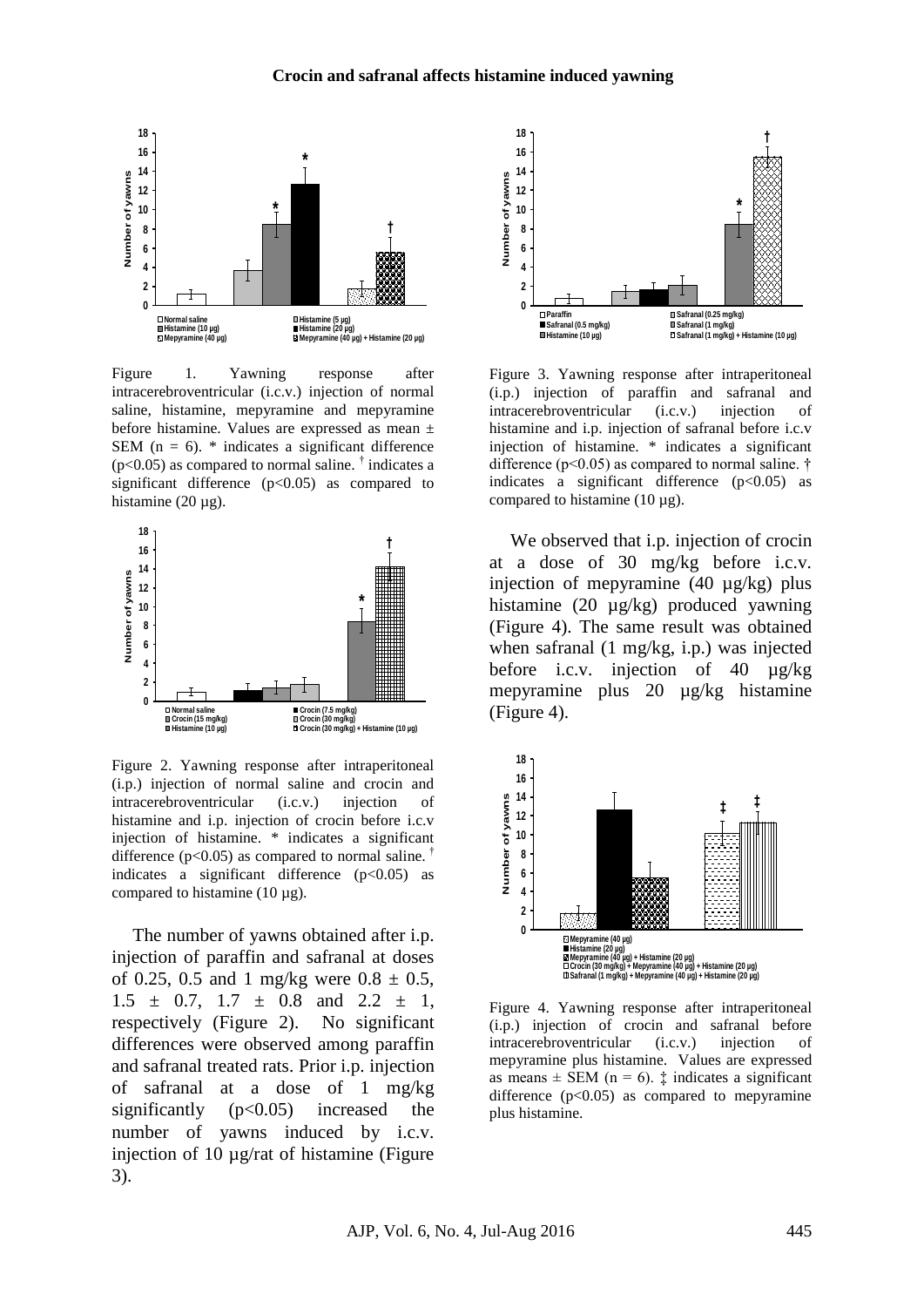# **Discussion**

The results of the present study showed that o.k. injection of histamine produced yawning, which was prevented by mepyramine pretreatment. This means that brain histamine through its  $H_1$  receptor is involved in yawning modulation. It has been reported that i.c.v. injection of chlorpheniramine (a histamine  $H_1$  receptor antagonist) and ranitidine (a histamine  $H_2$ receptor antagonist) inhibited yawning induced by central administration of histamine (Tamaddonfard et al., 2008a). It was found that microinjection of histamine into the paraventricular nucleus (PVN) of the brain produces yawning-like response in the pentobarbital sodium-anesthetized rats. In addition, Seki et al. (2002) reported the involvement of histamine  $H_1$  receptor in histamine-induced yawning. In this context, Seki et al. (2003) reported a suppressive effect for pirylamine (mepyramine) on the light-induced yawning response in rats.

Our results showed no yawning producing effect for crocin and safranal used alone. There are no reports showing the induction of yawning by these compounds. Natural substances such as curcumin also did not produce yawning when used alone (Tamaddonfard, 2013d).

The results of our study showed that crocin and safranal increased the number of yawning induced by histamine. In addition, after blocking the yawning producing effect of histamine by mepyramine, crocin and safranal produced yawning. These indicate that crocin and safranal may affect yawning by activation of histamine receptors. Histamine, through its  $H_1$ ,  $H_2$ ,  $H_3$  and  $H_4$  receptors, mediates many functions including allergy, acid secretion, memory and learning, pain and feeding behavior (Haas et al., 2008). It seems that histamine  $H_1$  and  $H_2$  receptors are involved in yawning modulation of crocin and safranal. It was found that i.e.v. injection of cimetidine antagonized  $(+/-)$ N-n-propylnorapomorphine-induced stretching and yawning in rats (Ferrari and

Baggio, 1985). Moreover, histamine H<sup>1</sup> and  $H_2$  receptor antagonists,<br>chloroheniramine and ranitidine. chlorpheniramine and respectively, inhibited central histamineinduced yawning (Tamaddonfard et al., 2008a). In the peripheral tissues, both crocin and safranal influence histamine  $H_1$ receptor function. Also, i.p. injection of crocin suppressed histamine-induced local inflammation and increased the antiinflammatory effect of chlorpheniramine (Tamaddonfard et al., 2012). Moreover, the inhibitory effect of safranal and chlorpheniramine on the smooth muscle contraction induced by histamine in trachea chains was reported (Boskabady et al., 2011). However, the role of other yawning-promoting mechanisms such as dopamine and acetylcholine systems needs to be considered in the effects of crocin and safranal on yawning. In this context, other active constituents in medicinal plants, such as curcumin of turmeric, used of multiple mechanisms in modulation of yawning (Tamaddonfard, 2013d).

In conclusion, the results of the present study indicated that central histaminergic system produced yawning, and mepyramine, a  $H_1$  receptor antagonist, blocked histamine-induced yawning. Crocin and safranal increased the yawning induced by histamine. Also, when histamine action was blocked by mepyramine, crocin and safranal produced yawning.

#### **Acknowledgments**

The Faculty of Veterinary Medicine of Urmia University, Urmia, Iran financially supported this study.

#### **Conflict of interest**

The authors declare that there are no conflicts of interest.

# **References**

Amin B, Hosseinzadeh H. 2012. Evaluation of aqueous and ethanolic extracts of saffron, Crocus sativus L, and its constituents,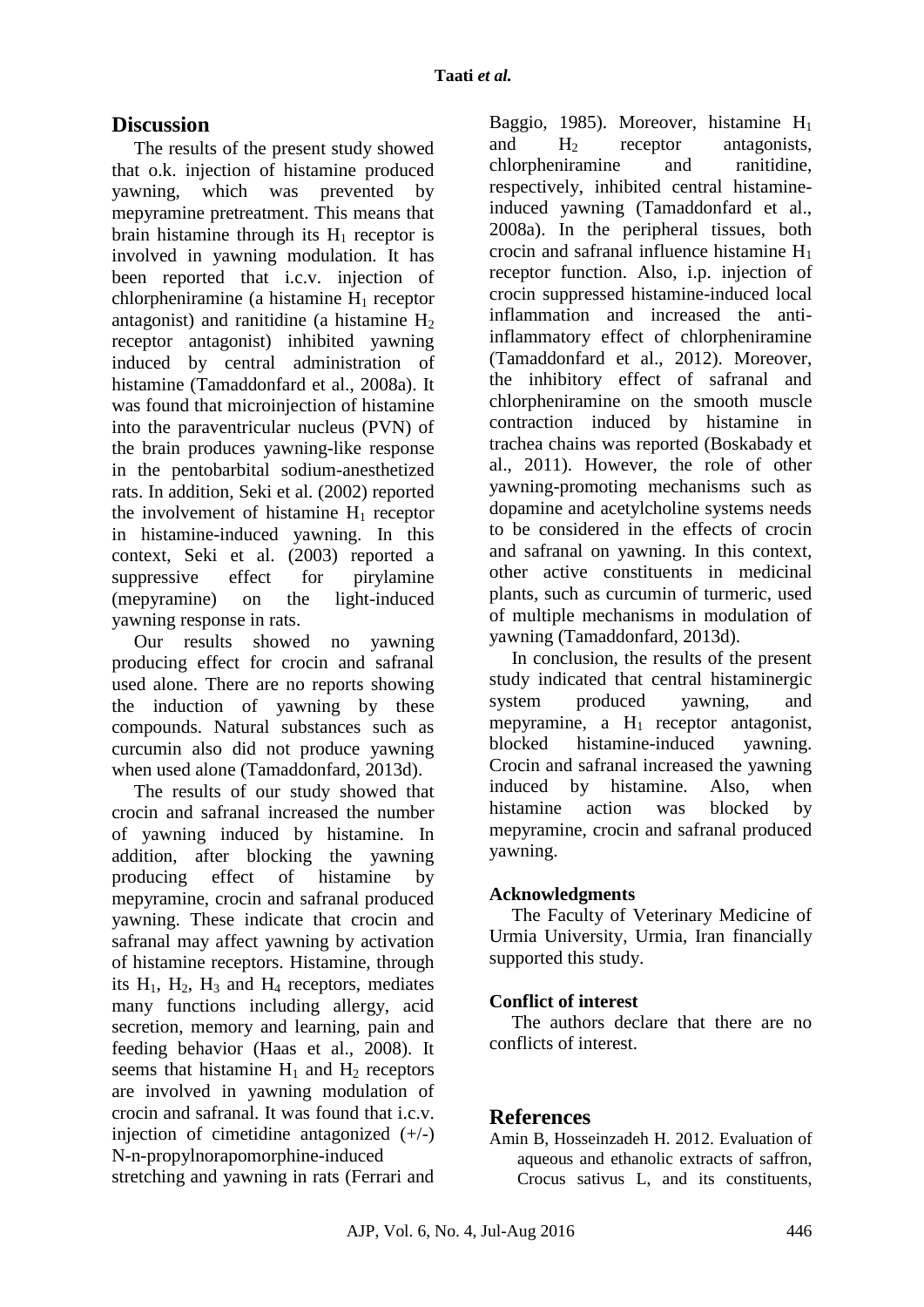safranal and crocin in allodynia and hyperalgesia induced by chronic constriction injury model of neuropathic pain in rats. Fitoterapia, 83: 888-895.

- Assimopolou AN, Sinakos Z, Papageorgiou VP. 2005. Radical scavenging activity of Crocus sativus L. extract and its bioactive constituents. Phytother Res, 19: 997-1000.
- Boskabady MH, Tabatabaee A, Byrami G. 2012. The effect of the extract of Crocus sativus and its constituent safranal, on lung inflammation of ovalbumin sensitized guinea-pigs. Phytomedicine, 19: 904-911.
- Boskabady M.H, Rahbardar M.G, Jafari Z. 2011. The effect of safranal on histamine H1 receptors of guinea pig tracheal chains. Fitoterapia, 82: 162–167.
- Collins GT, Eguibar JR. 2010. Neuropharmacology of yawning. Front Neurol Neurosci, 28: 90-106.
- Collins GT, Witkin GM, Newman AH, Svensson KA, Grundt P, Cao J, Woods JH. 2005. Dopamine-agonist induced yawning in rats: a dopamine D3 receptormediated behavior. J Pharmacol Exp Ther, 314: 310–319.
- Ferrari F, Baggio G. 1985. Influence of cimetidine, ranitidine and imidazol on the behavioral effects of  $(+/-)$  N-npropylnorapomorphine in male rats. Psychopharmacology (Berlin), 85: 197- 200.
- Gadrdoost B, Vafaei AA, Rashidy-Pour A, Hajisoltani R, Bandegi AR, Motamedi F, Haghighi S, Sameni HR, Pahlavan S. 2011. Protective effects of saffron extract and its active constituent crocin against oxidative stress and spatial learning and memory deficts induced by chronic stress in rats. Eur J Pharmacol, 667: 222-229.
- Haas HL, Sergeeva OA, Selbach O. 2008. Histamine in the nervous system. Physiol Rev, 88: 1183-1241.
- Li SM, Collins GT, Paul NM, Grundt P, Newman AH, Xu M, Grandy DK, Woods JH, Katz JL. 2010. Yawning and locomotor behavior induced by dopamine receptor agonists in mice and rats. Behav Pharmacol, 21: 171-181.
- Nam KN, Park YM, Jung HJ, Lee JY, Min BD, Park SU, Jung WS, Cho KH, Kang I, Hong JW, Lee EH. 2010. Antiinflammatory effects of crocin and crocetin in rats brain Epub ahead of print

11 microglial cells. Eur J Pharmacol, 648: 110-116.

- Paxinos G, Watson C. 1997. The rat brain in stereotaxic coordinates. Compact Third Edition, Academic Press, San Diego.
- Rios JL, Recio MC, Ginger RM, Manz S. 1996. An update review of saffron and its active constituents. Phytother Res, 10: 189-193.
- Seki Y, Nakatani Y, Kita I, Sato-Suzuki I, Oguri M, Arita H. 2003. Light induces cortical activation and yawning in rats. Behav Brain Res, 140: 65–73.
- Seki Y, Sato-Suzuki I, Kita I, Oguri M, Arita H. 2002. Yawning/ cortical activation induced by microinjection of histamine into the paraventricular nucleus of the rat. Behav Brain Res, 134: 75–82.
- Schmidt M, Betti G, Hensel A. 2007. Saffron in phytotherapy: pharmacology and clinical uses. Wien Med Wochenschr, 157: 315-319.
- Tamaddonfard E, Farshid AA, Ahmadian E, Hamidhoseyni A. 2013a. Crocin enhanced functional recovery after sciatic nerve crush injury in rats. Iran J Basic Med Sci, 16: 83-90.
- Tamaddonfard E, Farshid AA, Asri-Rezaee S, Javadi S, Khosravi V, Rahman B, Mirfakhraee Z. 2013b. Crocin improved learning and memory impairments in streptozotocin-induced diabetic rats. Iran J Basic Med Sci, 16: 91-100.
- Tamaddonfard E, Farshid AA, Eghdami K, Samadi F, Erfanparast A. 2013c. Comparison of the effects of crocin. safranal and diclofenac on local inflammation and inflammatory pain responses induced by carrageenan in rats. Pharmacol Rep, 65: 1272-1280
- Tamaddonfard E. 2013d. Turmeric active substance, curcumin, enhanced apomorphine-induced yawning in rats. Avicenna J Phytomed, 3: 231-237
- Tamaddonfard E, HamzehGooshchi N, Seiednejhad-Yamchi S. 2012a.Central effect of crocin on penicillin-induced epileptiform activity in rats. Pharmacol Rep, 64: 94-101.
- Tamaddonfard E, Farshid AA, Hosseini L. 2012b. Crocin alleviates the local paw edema induced by histamine in rats. Avicenna J Phytomed, 2: 97-104.
- Tamaddonfard E, Soraya H, Hamzeh-Gooshchi N. 2008a. Central interaction